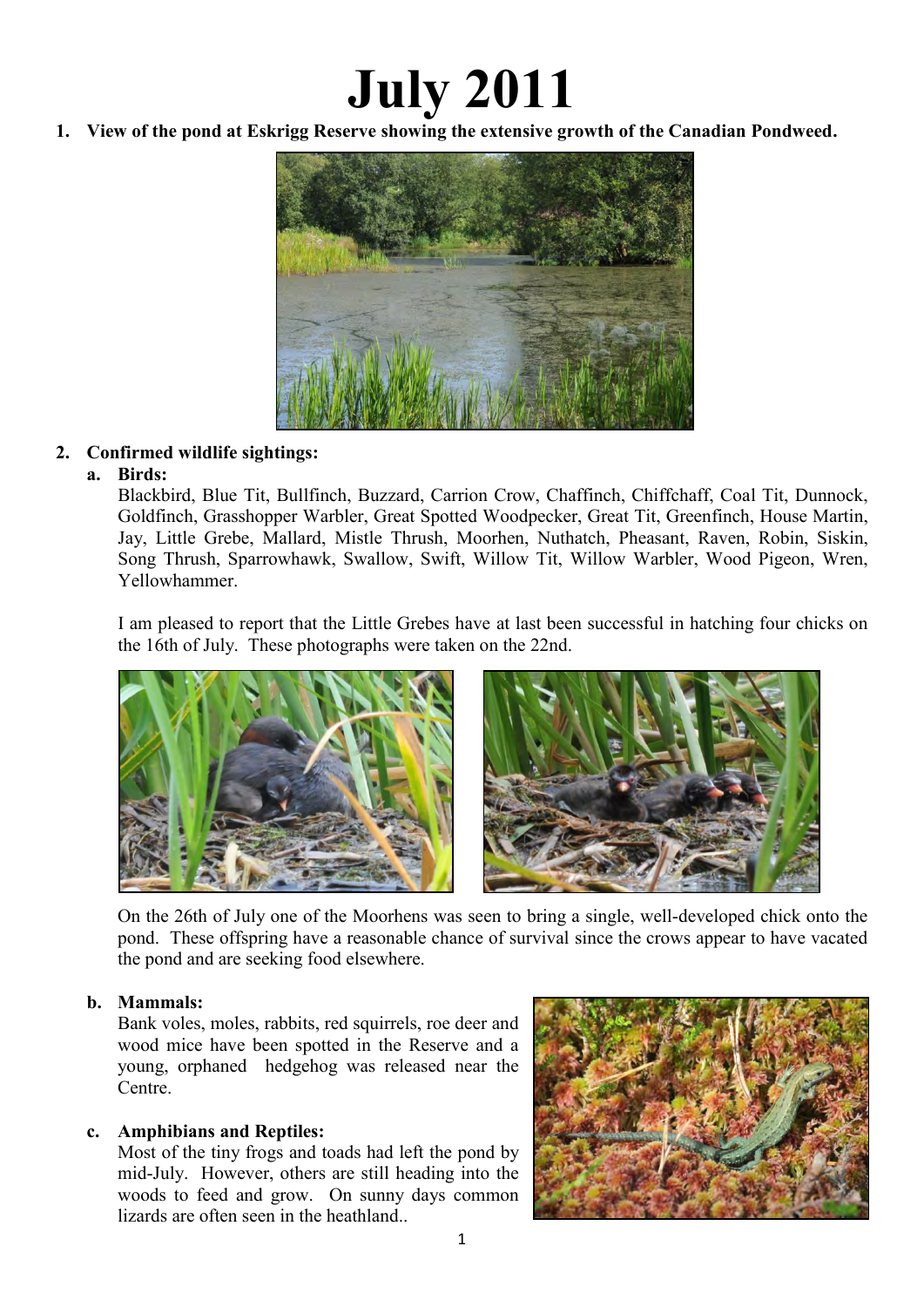#### **d. Insects:**



These black bean aphids, often called blackfly, would provide a tasty feast for other animals. They suck the sap from the young host plants but also excrete a sugary honeydew which is 'milked' by ants.

July was quite a good month for damselflies. The Azure, Bluetailed, Common Blue, Large Red and Variable Damselflies were all seen on sunny days around the pond.

In the heathland area they were accompanied by a wide selection of day-flying moths, at least three species of grasshopper and a wide selection of **hoverflies**.





Sun-fly (male) on marsh thistle.



Sun-fly (female) on wild raspberry.



Marmalade fly on honeysuckle.

The **Sun-fly** (*Helophilus pendulus*) earns its common name because it is reputed not to appear until the sun is shining brightly. There are several *Helophilus* species all exhibiting the distinctive longitudinal stripes on the thorax and all favour ponds and muddy water. The leg markings are a significant species identification feature. The aquatic larvae, like those of the *Eristalis* hoverflies, are 'rat-tailed' maggots and are to be found in stagnant water from May to November.

The **Marmalade fly** (*Episyrphus balteatus*) is very common throughout Europe. In a larva's 14 day development period it is credited with consuming several hundred aphids. A newly hatched maggot-like larva, blind, white and almost transparent, is quite capable of tackling an aphid much larger than itself. The adult fly satisfies itself with nectar as it busies itself with pollination. Favoured wild plants appear to be Cow Parsley and Hogweed.

Many hoverfly species mimic wasp colouration to avoid attack by birds and other predators. This is an example of Batesian mimicry, where harmless species mimic dangerous species, gaining protection from visually searching natural enemies. Over 250 species have been recorded in the UK. While the adult hoverfly mainly feeds on nectar and pollen, the larvae of many species are voracious predators of aphids and other garden pests. As a result, hoverflies should be welcome in any garden, acting both as efficient pollinators and pest controllers. The female hoverfly requires pollen and nectar to mature her eggs, and then uses aphid honeydew as a cue to locate aphid colonies.

Hoverflies can fly in bursts of up to 40km per hour. The sexes can be separated by looking at their eyes - the male's eyes meet at the top of the head, whereas the female's eyes are separated by a gap.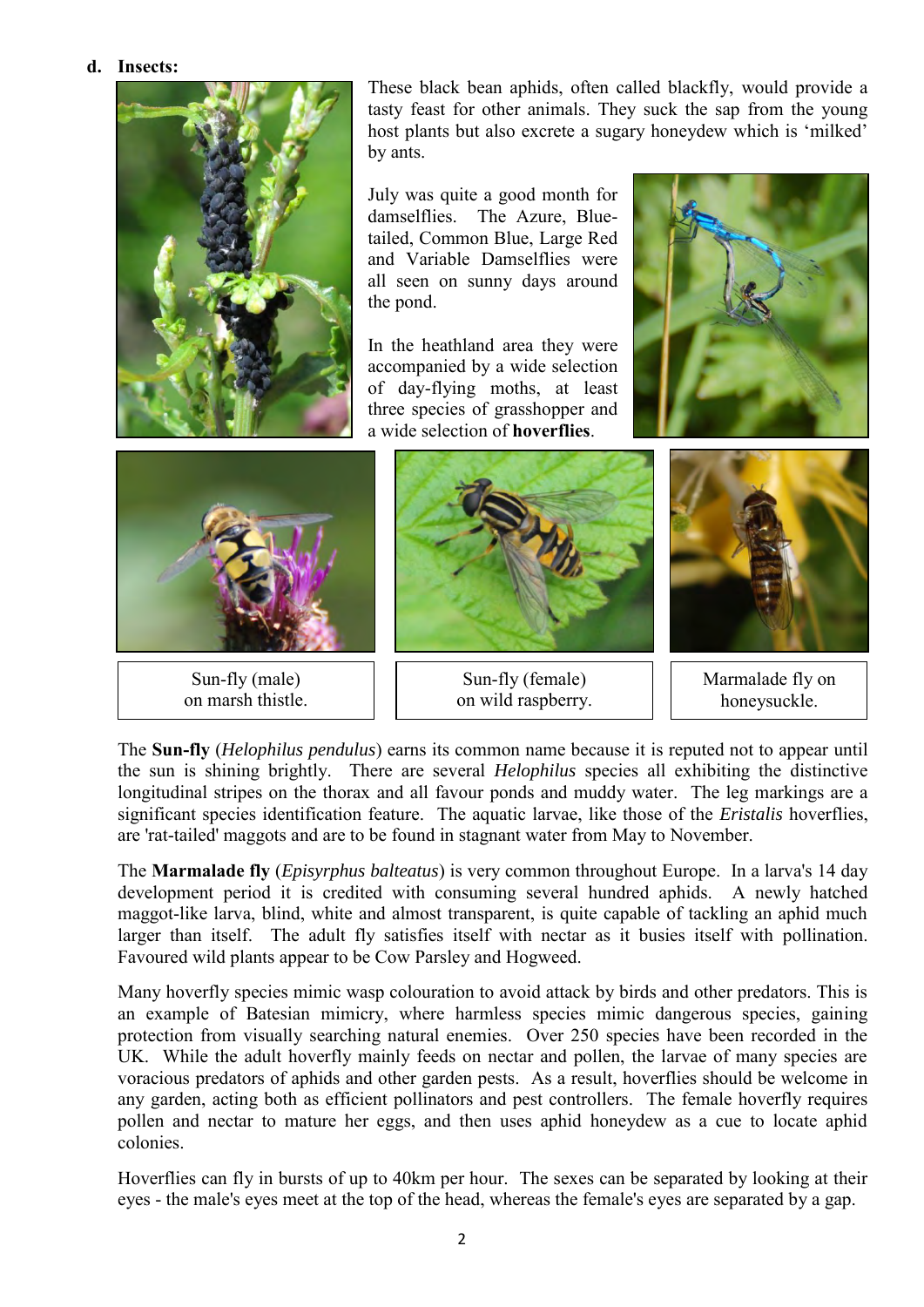#### **Butterflies and Moths:**

The Small Pearl-bordered Fritillary, Large Skipper and occasional Meadow Brown butterflies were gone by the middle of the month and replaced by large numbers of Ringlets and Green-veined Whites and an occasional Red Admiral.



In early July the eggs of the Cinnabar moth hatch out and the black and gold caterpillars start to grow rapidly as they feed on their host plant –



Ragwort. Common Ragwort (*Senecio jacobaea*) grows along the verges of the forest road and in the more open areas of the woodland. Marsh Ragwort (*Senecio aquaticus*) grows near the pond.

Ragwort is highly poisonous to all animals, including horses, cattle, pigs and poultry, although ruminants such as sheep, goats and deer

are more tolerant. It is therefore very important to keep livestock out of the Reserve and adjacent wooded areas by maintaining the fences and closing any gates around the Reserve. Castle Milk Estate allows riders and their horses to use the main forest roads and so, each year, the estate employs someone to uproot the ragwort along the roadsides before the plants go to seed. The dead plants are then removed and burnt because the dead and dying plants are attractive to stock but still highly toxic.

Ragwort contains pyrrolizidine alkaloids which survive drying and are therefore active in hay and straw. The mature plants are not palatable and are usually avoided by horses unless there is no other source of roughage or food available. The dried plant is much more palatable. The alkaloids are metabolised in the liver to toxic pyrrole derivatives which inhibit the division of liver cells so that the liver shrinks in size and is irreversibly damaged with little prospect of repair. There is no effective treatment. The amount of plant required to cause serious damage is very small. Often euthanasia is the most humane course of action.

The Cinnabar moth caterpillars were removed from the plants along the roadsides, before the plants were destroyed, and transferred to a potted ragwort at the Centre in order that the Cinnabar moths survived and visitors to the Reserve could see the caterpillars.

On the morning of the 16th of July, **Peter Norman** led the **Moth Identification Workshop** at the

start of the **LWT Wildlife Weekend**. There were 299 macromoths caught – 46 different species. 4 of the species were new to the Reserve:

- **A. The Dark-barred Twin-spot Carpet** (*Xanthorhoe ferrugata*)
- **B. The Double Lobed** (*Apamea ophiogramma*)
- **C. The Fan-foot** (*Zanclognatha tarsipennalis*)
- **D. The Peppered Moth** (*Biston betularia*)



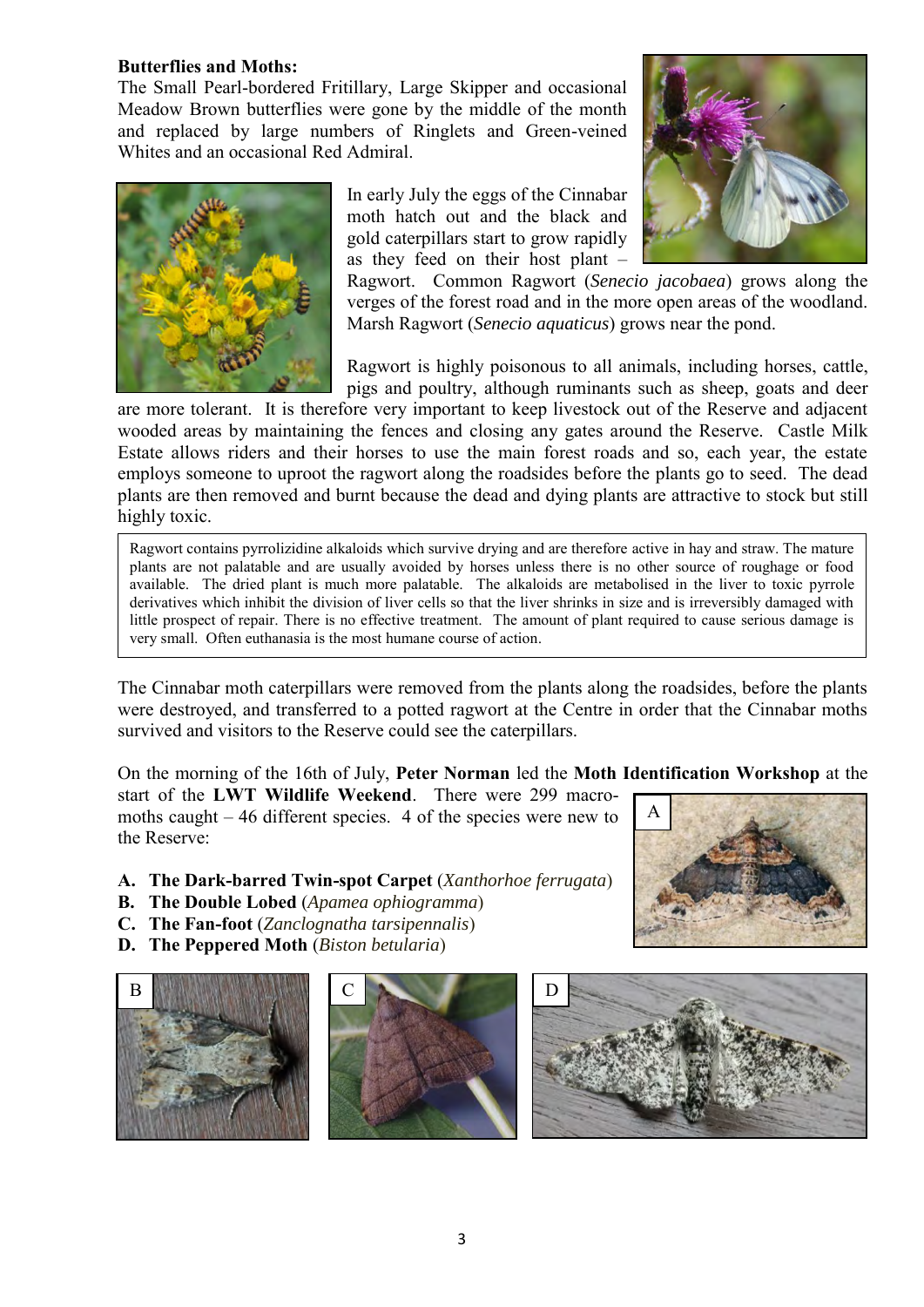Rather more difficult to identify were the micro-moths.

- **A.** *Argyreshia goedartella* (Golden Argent)
- **B.** *Catoptria falsella*
- **C.** *Catoptria margaritella*
- **D.** *Celypha lacunana*
- **E.** *Ypsolopha parenthesella* (White-shouldered Smudge)





 **e. A few of the flowering plants worth noting this month:**



1. Meadowsweet 2. Common Valerian 3. Honeysuckle 4. Nettle 5. Bilberry 6. Wild Rasp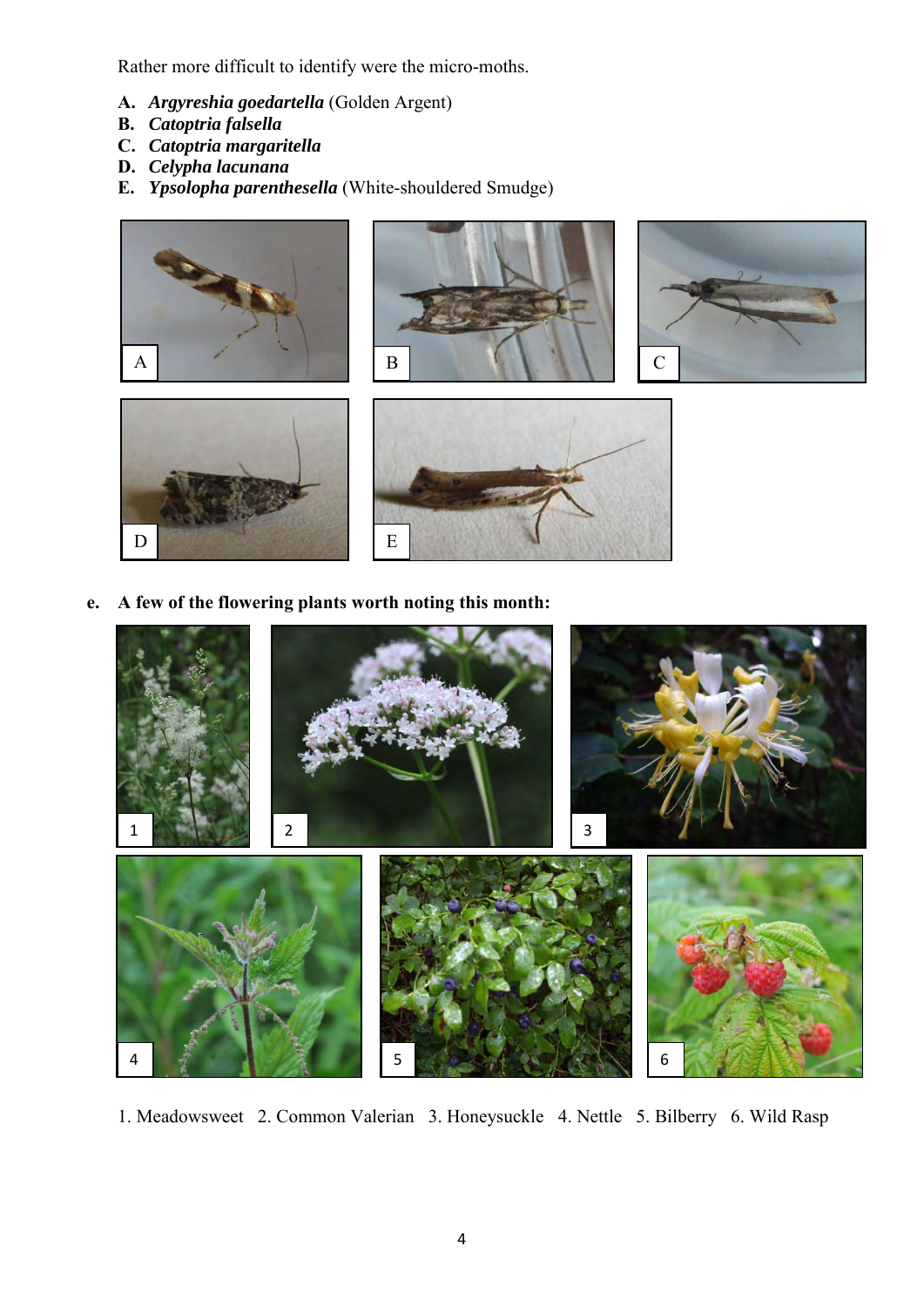## **3. Maintenance work – Volunteer Assistance**



On the 3rd of July Chris Trott helped to cut the grass and tidy the entrance at the Dumfries Road.



Ian Dunn helped each Tuesday. Tasks included brashing, path maintenance, feeder cleaning and barrowing logs.

Thanks to Stuart Black for helping to clear the burn-side and cutting up the extracted timber into logs. Other jobs done this month included strimming the sides of the boardwalk and paths through the Reserve, raking and partially weeding the Reserve path, cutting the grass round several of the woodland walks, clearing the path from the lay-by on the Dumfries Road to the Muirhead Farm road, clearing patches of reed grass from the pond edges and clearing some of the Canadian Pondweed from the pond.

## **4. LWT Wildlife Weekend 16/17th July:**



An Elephant Hawkmoth caught during the **Moth Trapping** and Identification on the Saturday morning with **Peter Norman**.



 showers, **Ross Gemmell** led a On the Saturday afternoon, during some very heavy **Wild Food Foray**.

On returning to Eskrigg Centre he prepared some deep-fried Pakoras. The Curried Chanterelle Pakoras were delicious. The bilberry and wild raspberry flavoured pakoras were good too.



**Stuart Spray** led the **Mammal Trapping** workshop on Sunday morning. There was a good catch of wood mice and bank voles.

On Sunday afternoon **Jim Rae** helped children and adults identify the large variety of animals caught during a **Pond Dipping** exercise.

**Thanks to all who braved the elements and joined in the fun over the weekend.**

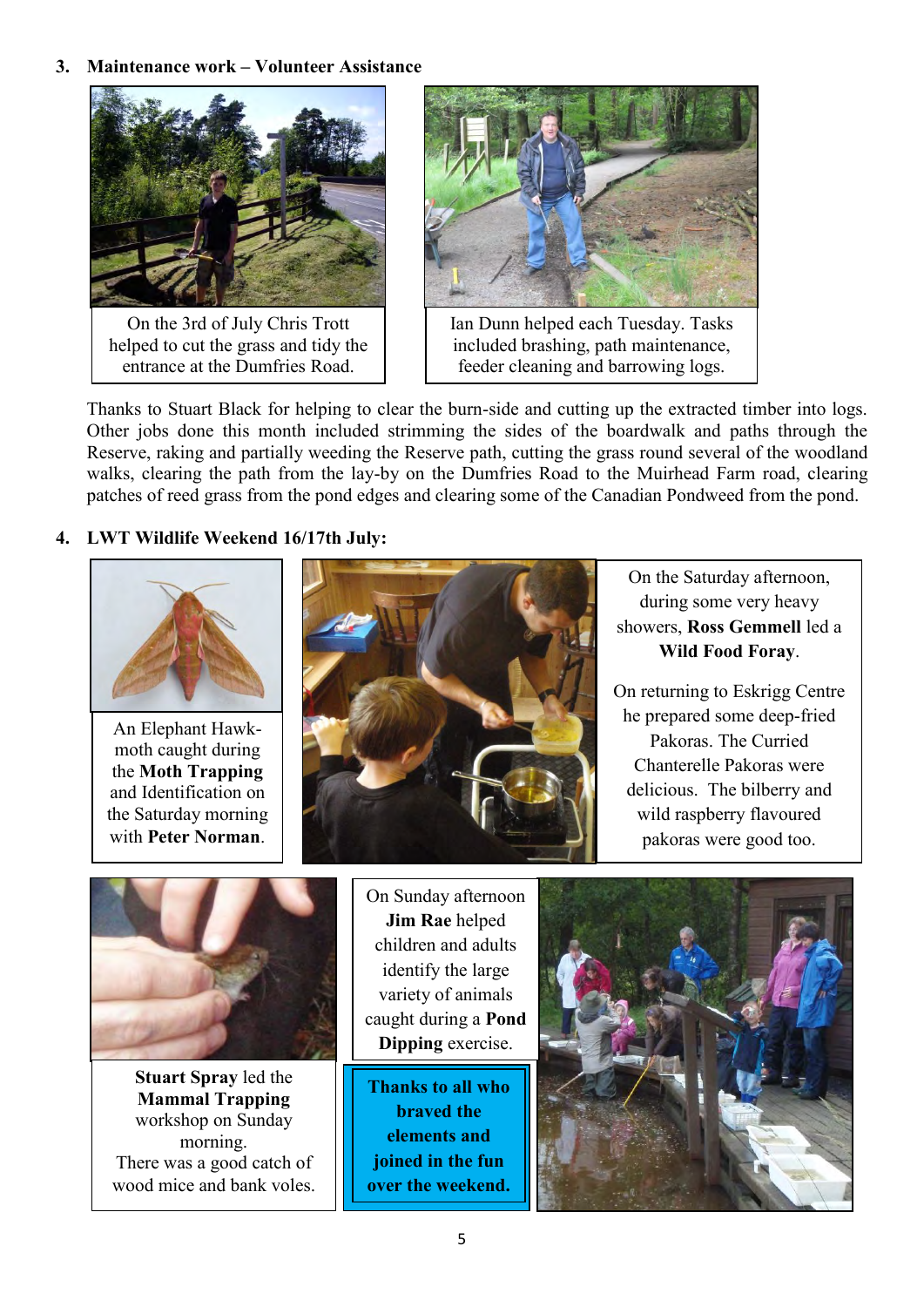### **5. Visitor Records:**

| Month    | <b>Total number</b><br>of Visitors | <b>Daily Average</b><br><b>Visitors</b> |
|----------|------------------------------------|-----------------------------------------|
| February | 1603                               | 57                                      |
| March    | 1866                               | 60                                      |
| April    | 2234                               | 74                                      |
| May      | 1846                               | 60                                      |
| June     | 1504                               | 50                                      |
| July     | 1689                               | 54                                      |



## **6. Weather Records:**

#### **a. Air temperature**

| <b>Month</b> | <b>Maximum</b> | Minimum | Average |
|--------------|----------------|---------|---------|
| January      | 5.4            | $-9.2$  | $-1.5$  |
| February     | 7.7            | $-44$   | 1.7     |
| March        | 11.0           | $-6.3$  | 2.6     |
| April        | 18.1           | $-2.7$  | 7.9     |
| May          | 14.5           | $-2.7$  | 7.9     |
| June         | 19.8           | 2.7     | 10.3    |
| July         | 19.8           | 5.4     | 12.09   |



**There was a problem with the temperature probe between the 1st & 14th but which did not affect the maximum, minimum or average.** 

#### **b. Precipitation**

| <b>Month</b> | Rainfall (mm) |
|--------------|---------------|
| January      | 108.8         |
| February     | 189.6         |
| March        | 71.9          |
| April        | 55.8          |
| May          | 158.9         |
| June         | 85.4          |
| July         | 155.65        |



#### **7. Monitoring Red Squirrel Feeding Behaviour**



This month there appears to be a significant change in the feeding pattern with morning now favoured to evening. From 21st July data was obtained from two squirrel feeders where before that there was only a monitor on one. This accounts for the apparent increase of around 60 visits per day.